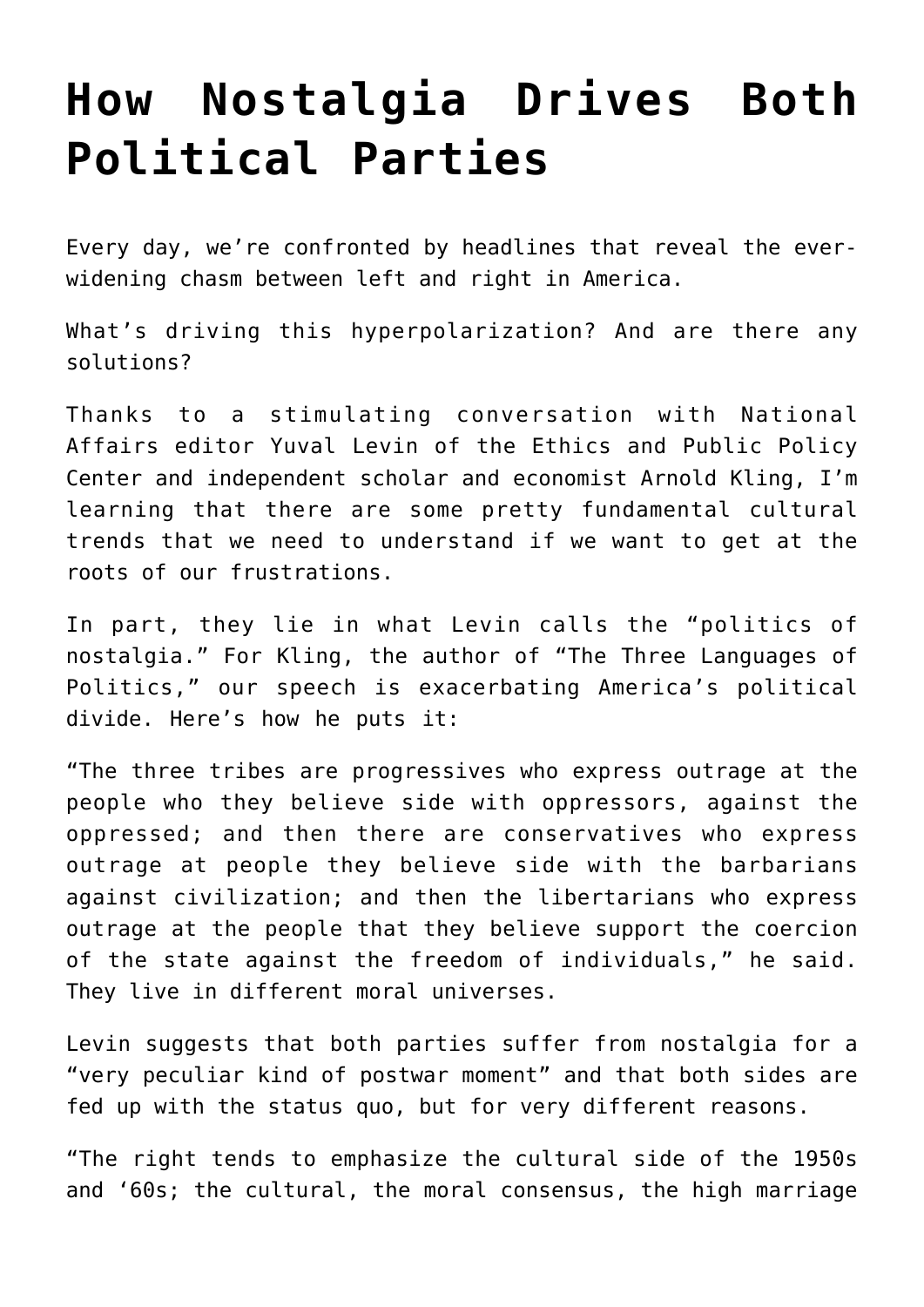rates, the high birth rates. The left tends to emphasize the economic cohesion of that time; the low inequality, the strong unions, the confidence in large institutions," he said.

Levin and Kling agree that both Republicans and Democrats keep trying to hammer the square peg into the round hole by continuing the lexicon and the policies of a bygone, Cold War era.

But it's not 1960 anymore and the simpler, more monolithic nature of our economy and society just doesn't exist. The ever-changing market and the explosion in diversity and specialization means our country looks completely different today and that requires new perspectives.

"Diversity means that a lot of the tools we have for understanding our situation are out of date. And I think that really strikes you when you think about the intersection of the work that academic economists do and the work that policymakers do. Academic economics right now is unusually useless to policymakers," said Levin.

He specifically pointed out the Federal Reserve as "unusually useless," suggesting that the minutes of a Fed meeting prove "they just don't know what's going on."

Kling made the point that a wholesale shift in the complexion of our economy goes far beyond diversification.

"If somebody came down from Mars, and looked at our economy afresh, they would never come up with the idea of a working class. They would see this huge divergence in occupations, this extreme specialization, different people with different skill sets; there's not this big homogenous mass of people walking into assembly lines every morning," said Kling.

"We have … the world of intangible goods and services being most prominent; things that we see in Google, Facebook, and so on. So it's very different. One of my lines is, the economy is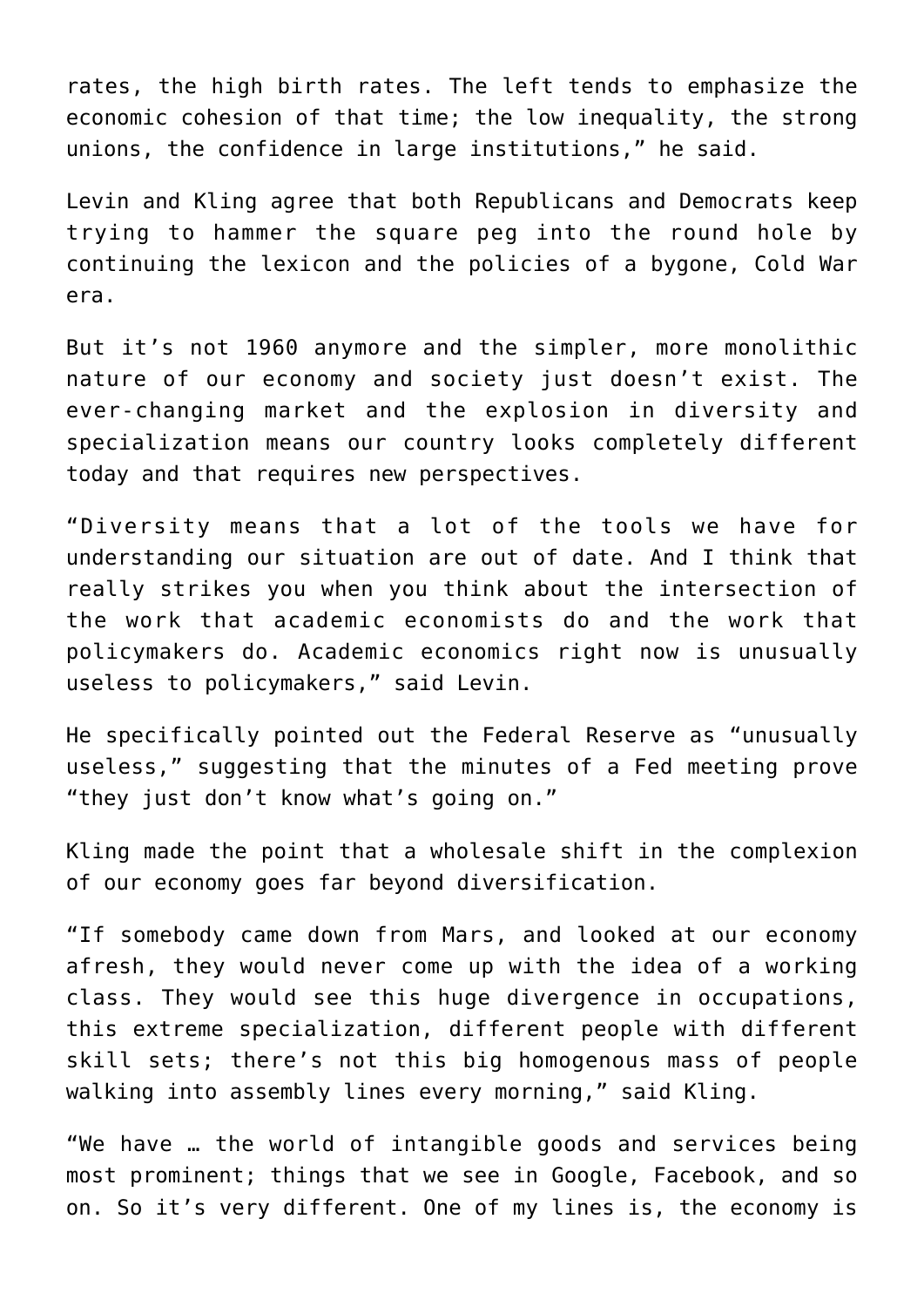something that evolves at the speed of culture. And we know that our culture is evolving rapidly," he added.

Levin put his finger on a key point when he said political frustration is directly linked to the major parties trying to address the emerging challenges of our nation with the same template they used decades ago. For Democrats, the great year was 1965 and the birth of the Great Society. For Republicans, it's 1981 and the Reagan Revolution.

Case in point, the 2016 election.

"The best the two parties could come up with in 2016 was running Bill Clinton's wife and George W. Bush's brother for president. And the country looks at that and thinks, 'There's gotta be a better way,'" said Levin.

That tone-deafness among the political class leads to an enraged public, which then releases that frustration on social media and spends hours on end arguing with people but never actually making things better.

But perhaps the most encouraging thing about our conversation was our consensus that there are solutions to be found—and not through the power of centralized government. We agree that a more fragmented society requires more targeted solutions.

A lot of answers may be found through the concept of "subsidiarity." Levin explains:

*The idea is basically the power should reside as close to the level of the community as reasonable. So, it's not always go down to the lowest possible level, but, when confronted with the problem, think, 'Could this be solved locally?' If it could be then it should be.*

I see this play out in real life all the time in talking to people around where I live in rural Virginia. Talking national politics almost always leads to the type of heated, damaging